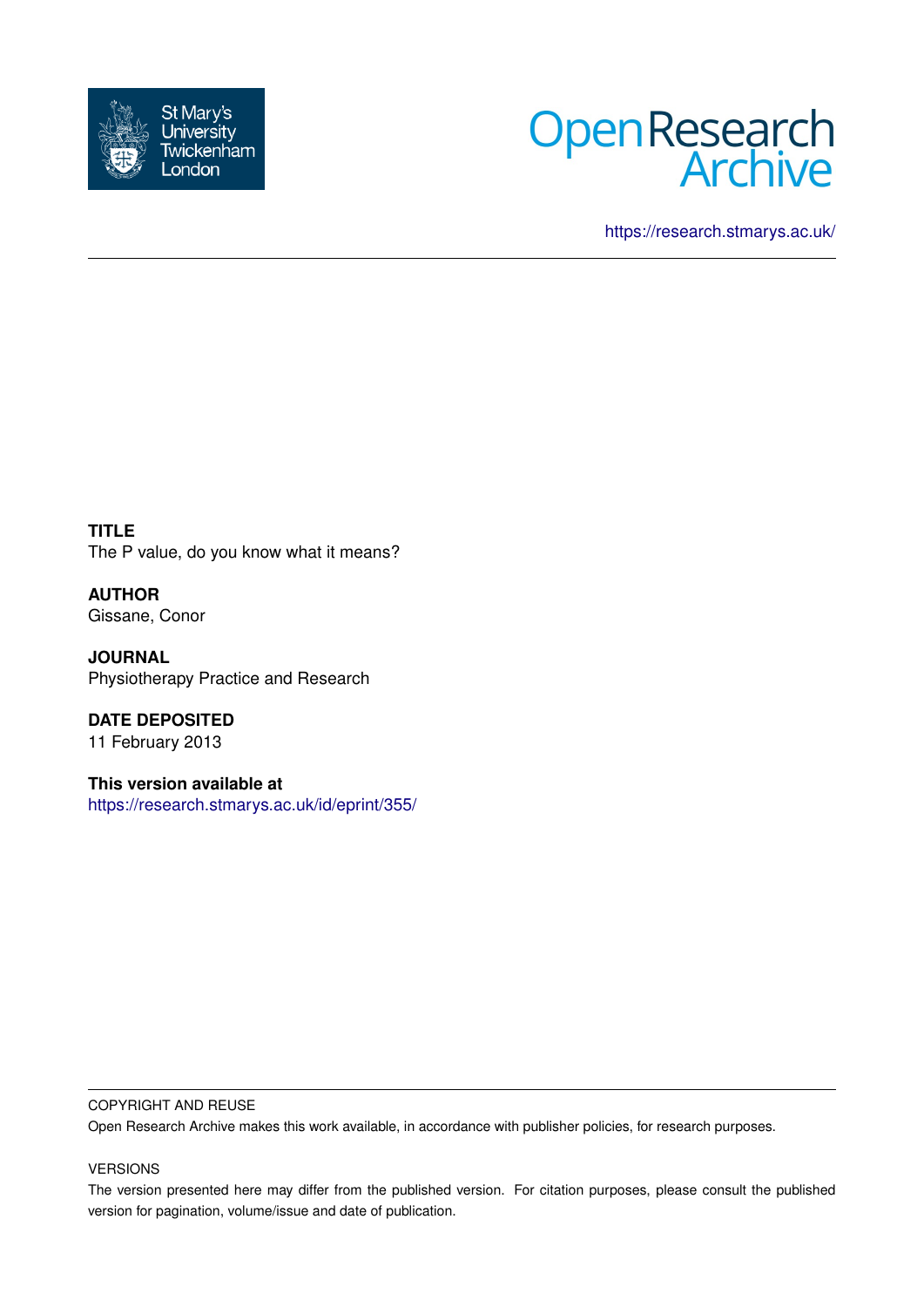The P value, do you know what it means?

Conor Gissane, School of Sport, Health and Applied Science, St Mary's University College, Twickenham, Middlesex, TW1 4SX, UK.

## [gissanec@smuc.ac.uk](mailto:gissanec@smuc.ac.uk)

The P value is a pillar of statistics.<sup>1</sup> It appears in the majority of research papers, and both researchers and journal editors feel comfortable with it. Yet at the same time, there are many who argue that it is misunderstood and improperly used.<sup>12</sup> With the rise of evidence-based practice,<sup>3</sup> it is important for clinicians to be able to use published reports to guide their practice. So, understanding P values is important.

Extensive use of the P value was first began in the 1920s by Fisher, when he proposed the significance test.<sup>4</sup> The significance test used the P value as an index to measure the strength of evidence against the null hypothesis.5 6 Fisher suggested the criteria of significance at P< 0.05 as a standard test and P< 0.01 as a more stringent alternative level.<sup>7</sup> Yet, the P value assesses the agreement between the data and the null hypothesis, so the smaller the P value, the stronger the evidence.<sup>8</sup> This is a subjective evaluation which allows the researcher to decide upon the interpretation of the P value.<sup>6</sup> Once a P value had been calculated, Fisher expected researchers to consider it in the specific scientific context.<sup>5</sup> He also advised that the context may change depending upon the evidence.

Later, Neyman and Pearson proposed the Hypothesis test. This approach removed the subjectivity of significance testing, and replaced it with objective decision making. Whereas Fisher tested the null hypothesis, Hypothesis testing required the stating of an alternative hypothesis, against which the null could be tested. It also established type I errors, or *α*, the probability of rejecting the null hypothesis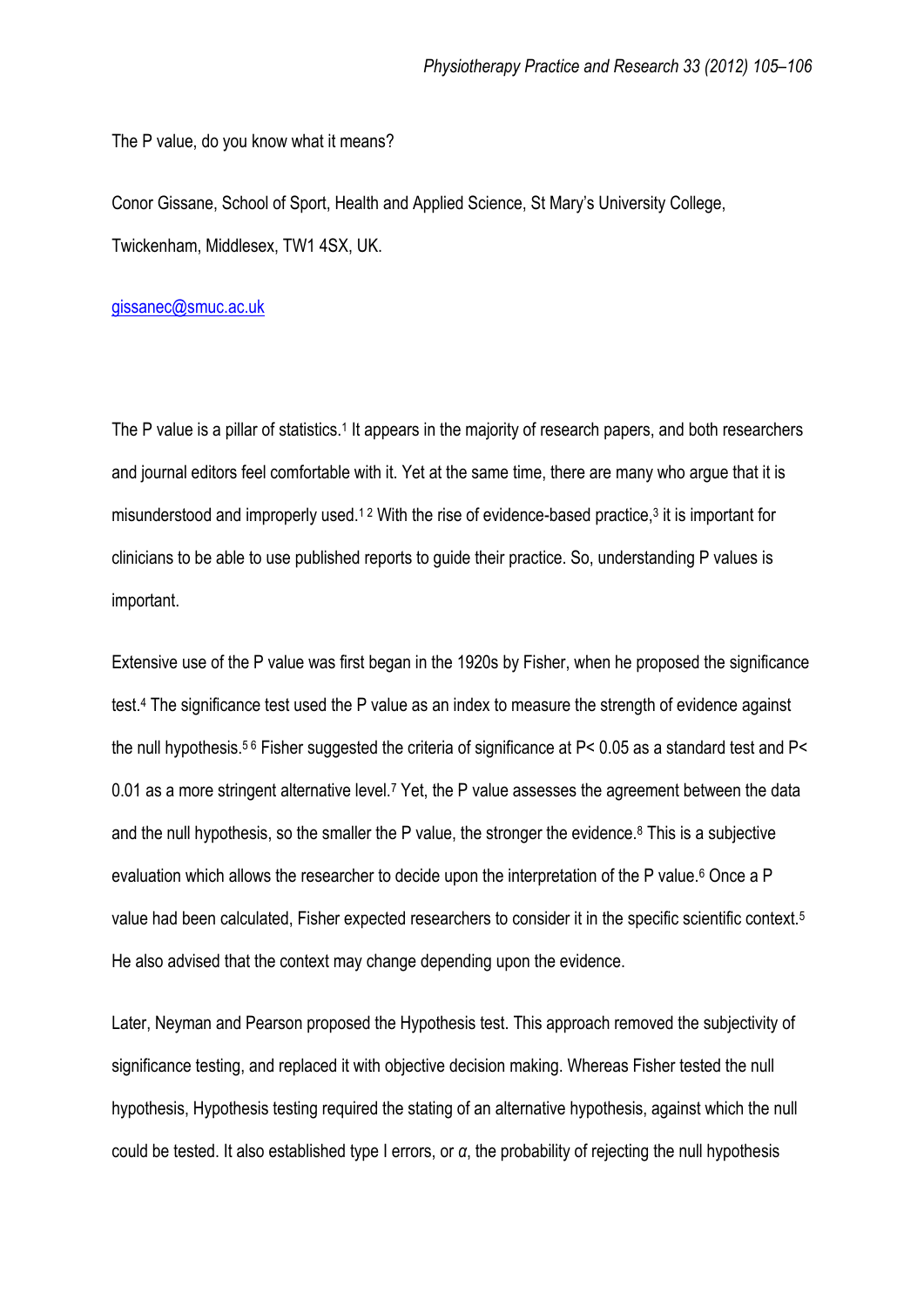when it is true, and type II errors, accepting the null hypothesis when it is false. If these levels were set *a priori* then calculating a test statistic would enable either the acceptance or the rejection of the null hypothesis. For example, if *α* is set at a 5%, a 5% chance of rejecting the null hypothesis when it is true, it would correspond to a critical value of *Χ*<sup>2</sup> = 3.84 for a chi square statistic with one degree of freedom.*<sup>8</sup>* When *Χ*2 > 3.84 the null is accepted, and when *Χ*2 < 3.84 it is rejected in favour of the alternate hypothesis.

In spite of starting in opposing camps, modern science has managed to merge the two methods together. The result has been the elevation of the status of the P value and widespread misunderstanding about its interpretation. The confusion, and possible merging, of these two approaches stems from the fact that Neyman and Pearson's α can be defined in terms of a P value. For example, when *Χ*<sup>2</sup> = 3.84 (1 df), it corresponds to a P value of 0.05.<sup>9</sup> This is also true of several other statistical tests.<sup>9</sup> So, the P value gives one number that corresponds to the numerous critical values of several statistical tests, making it easier to use.

Anyone who is involved in either reading or conducting research has to consider the P value.<sup>1</sup> Specifically, it means "the probability of the observed result, plus more extreme results, if the null hypothesis were true."<sup>2410</sup> Goodman<sup>2</sup> reported that there have been a number of misconceptions as to what the P value actually is. Fisher, never explained its actual meaning, and today it is an accumulation ideas which are interpreted in slightly differing forms across differing disciplines.<sup>4</sup>

The situations has both its supporters<sup>11</sup> and its critics.<sup>124</sup> Nevertheless, researchers and clinicians need to know what information they can get from the P value. The P value gives information as to whether the observed result was due to chance.<sup>3</sup> If it passes a certain threshold, usually P<0.05 or sometimes P<0.001, it is said to be significant. It is a binary decision to either accept or reject,<sup>4</sup> so a result is never nearly significant, very significant, or highly significant. Similarly, it should never be an inequality  $0.05 > P > 0.01$ .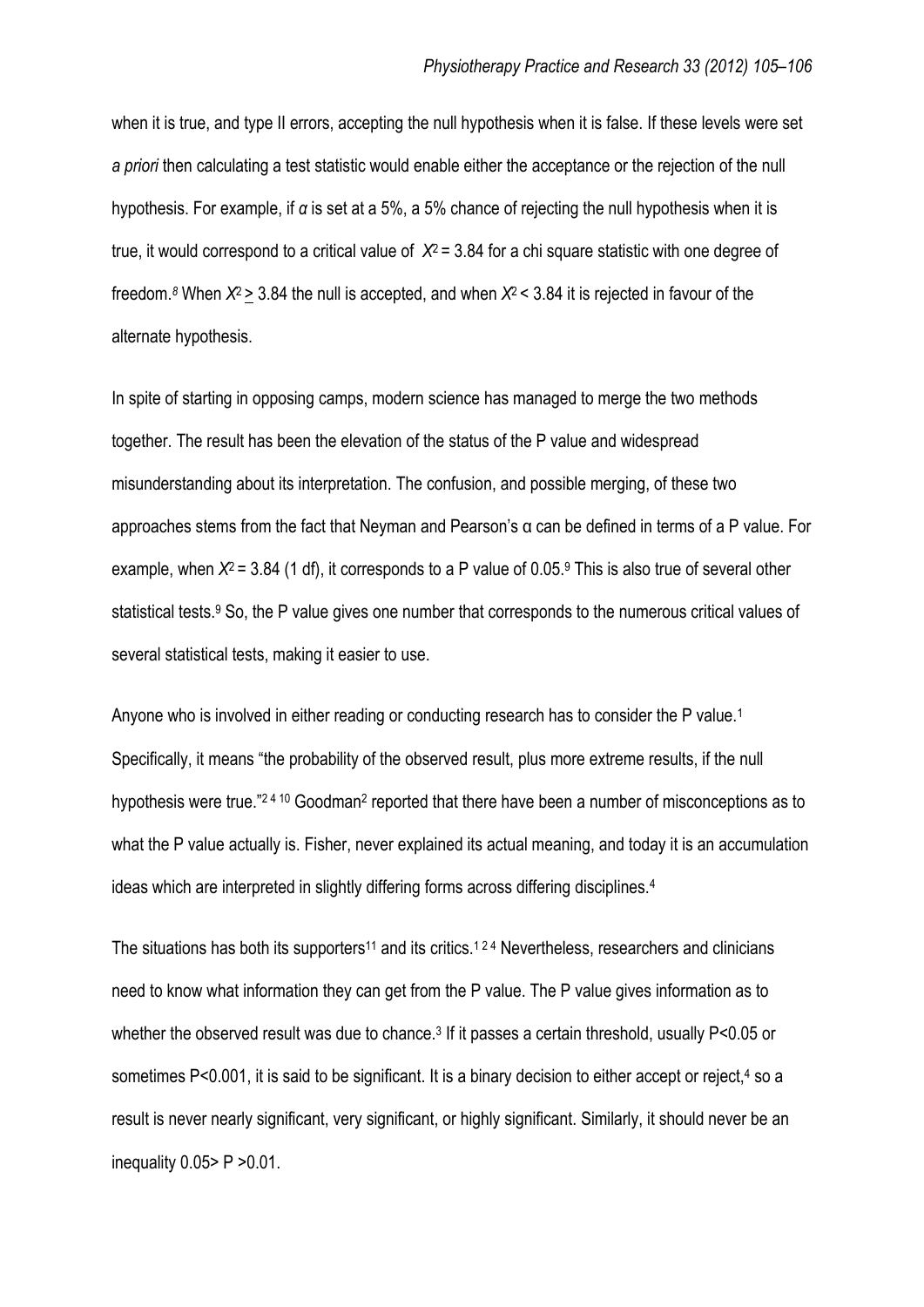When reading a paper, it is impossible to make a decision about a given result with a P value alone. It makes a statement about whether the observed result was due to chance,<sup>3</sup> but says nothing about the magnitude of the effect. Reading a results section that says "This is significant (P<0.05). That was not significant (P>0.05)" is uninformative. Readers need more information to make a clinical decision about the results placed before them.

A P value does not take into account the magnitude of a reported effect, but it does take into account the sample size (*n*). As it takes *n* into account, a small effect in a large study or a large effect in a small study can have the same P value.<sup>4</sup> Similarly, the same result could give two different P values in two separate studies, simply because one has a larger *n*. 2

Significant does not imply either clinical or biological importance. That can only be done by an effect size estimate, a confidence interval,<sup>2</sup> or at the very least a mean difference. A confidence interval is a good choice it gives a range of values that are compatible with the study data. This range will be in the original units of measurement, which will make it easier for clinicians to interpret. A clinician wants to know if, and by how much, a new treatment improves patient outcomes.<sup>12</sup>

Clinicians use a variety of approaches to inform their practice.13To maximise the ability to interpret and use information from empirical evidence, the following should be considered. Exact P values should be reported,<sup>2</sup> for example  $P = 0.039$ . This will allow clinicians to make their own interpretations, as Fisher intended. Sterne suggested that  $P = 0.05$  may not provide strong evidence against the null, but  $P =$ 0.001 certainly does.<sup>6</sup> In addition to the P value, the magnitude of the effect should be reported, preferably, with a confidence interval. Lastly, properly designed studies with adequate sample sizes are always welcome.